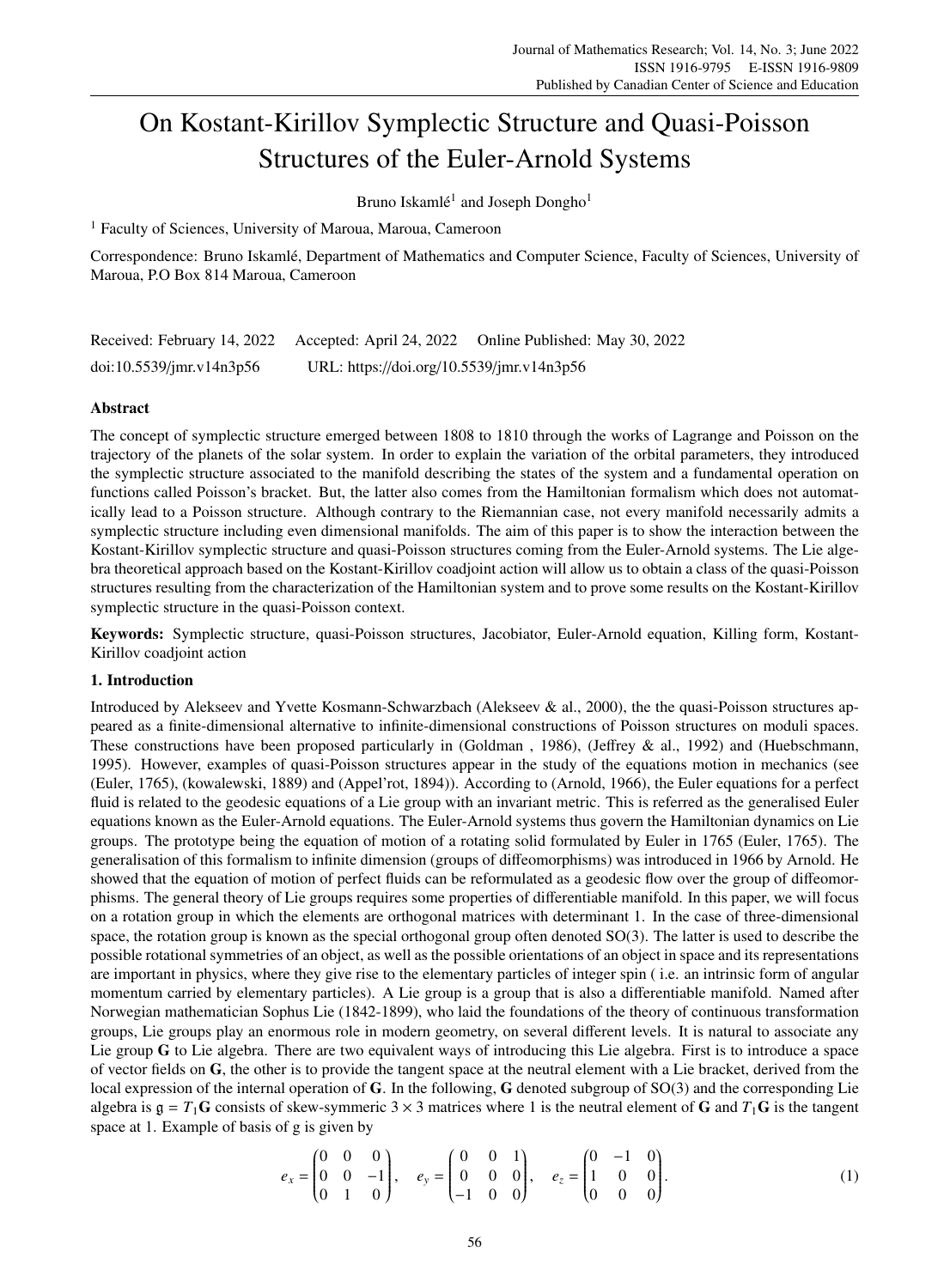We can explicitly describe the subgroup G. Namely, the exponential map *exp* permits to define the rotation around *x*-axis

by the angle  $\theta$ . We call it  $g_{\theta} = exp(\theta e_x)$  :=  $(1 \ 0 \ 0)$  $\overline{\mathcal{C}}$ 0  $\cos \theta$  –  $\sin \theta$ <br>0  $\sin \theta$  cos  $\theta$ 0  $\sin \theta$   $\cos \theta$ <br>lements of a defi  $\lambda$  $\int$ . Similarly, *ey*, *e<sup>z</sup>* generate rotations around *y*, *z* axes.

Now, we introduce the commutator of two elements of g defined by

$$
[-,-]: \mathfrak{g} \times \mathfrak{g} \longrightarrow \mathfrak{g}, \quad (X,Y) \longmapsto [X,Y] = XY - YX. \tag{2}
$$

Note that g has a canonical structure of a Lie algebra with this commutator and we have

 $[e_x, e_y] = e_z, [e_x, e_z] = -e_y \text{ and } [e_y, e_z] = e_x.$ 

Let *I* = {*x*, *y*, *z*} be an index set and let  $X = \sum_{i \in I} j_i e_i$  be an element of  $\mathfrak{g}$ . Let's consider the following map :

$$
\mathbb{C}^3 \times \mathfrak{g} \longrightarrow \mathfrak{g}, \quad (\Lambda, X) \longmapsto \Lambda X = \sum_{i \in I} \Lambda_i j_i e_i, \quad \Lambda = (\Lambda_i)_{i \in I}.
$$
 (3)

We call the Euler-Arnold system the differential equation :

$$
\dot{X} = [X, \Lambda X], \qquad X \in \mathfrak{g} \tag{4}
$$

where  $[-,-]$  is the commutator defined by (2). From the characterization of the Hamiltonian field of (4), there exists an antisymmetric matrix  $J_X$  and a differentiable function  $H$  (called Hamiltonian) such that

$$
\dot{X} = J_X \frac{\partial H}{\partial X}.
$$

According to (Weinstein, 1983), there exists a bivector field  $\pi_{J_X}$  associate to  $J_X$ . However,  $\pi_{J_X}$  is not always a Poisson<br>bivector field. The Jacobi identity is obviously not satisfied. We will call it "quasi-Po bivector field. The Jacobi identity is obviously not satisfied. We will call it "quasi-Poisson structures of the Euler-Arnold systems". The question arises is : can we construct a symplectic structure on G?

Note that a symplectic structure or symplectic form on G is defined to be a differential 2-form  $\omega$  on G that is closed and is non-degenerate. According to (Kirillov, 1976), the dual space  $\mathfrak{g}^*$  of the corresponding Lie algebra g plays an important role in the the Kirillov-Kostant bracket which is always degenerate at the origin in  $\mathfrak{g}^*$ . In this paper, we will establish the symplectic structure coincide with orbits of the coadjoint action of g ∗ , by extending the results contained in (Lesfari, 2009). We show that the Kostant-Kirillov symplectic structure is given by

$$
\omega_f(\tau_1, \tau_2) = \langle f, j \wedge k \rangle,
$$

with  $j, k \in \mathbb{C}^3$  where  $\tau_1 = f \wedge j$ ,  $\tau_2 = f \wedge k$  and  $\wedge$  is the usual vector product.

Some properties on the Kostant-Kirillov symplectic structure of G and quasi-Poisson structures of the Euler-Arnold systems are are described in section 2. the interaction between the Kostant-Kirillov symplectic structure and quasi-Poisson structures coming from the Euler-Arnold systems is detailed in the section 3 of this article.

## 2. Some Properties on the Kostant-Kirillov Symplectic Structure of the Lie Group G and Quasi-Poisson Structures of the Euler-Arnold Systems

In this section, we describe the Lie algebra theoretical approach based on the Kostant-Kirillov coadjoint action and we present a useful result on the Kostant-Kirillov symplectic structure in the quasi-Poisson context.

Let's consider  $g_{\theta}$  =  $(1 \ 0 \ 0)$  $\overline{\mathcal{C}}$ 0  $\cos \theta$  –  $\sin \theta$ <br>0  $\sin \theta$  cos  $\theta$ 0  $\sin \theta$   $\cos \theta$  $\lambda$  $\int$ be an element of G, *X* belongs to g and *t* be a real number. We have :

$$
g_{\theta}exp(tX)g_{\theta}^{-1}=exp(tg_{\theta}Xg_{\theta}^{-1}).
$$

Therefore,  $g_{\theta}Xg_{\theta}^{-1}$  in an element of g and considering the following automorphism

$$
Ad(\mathfrak{g}) : \mathfrak{g} \longrightarrow \mathfrak{g}, \quad X \longmapsto Ad(\mathfrak{g})X = g_{\theta}Xg_{\theta}^{-1},
$$

we have

$$
Ad(\mathfrak{g})[X,Y] = [Ad(\mathfrak{g})X, Ad(\mathfrak{g})Y] \quad (X, Y \in \mathfrak{g}).
$$

Since  $(g, [-, -])$  is a Lie algebra, we have the following proprietes :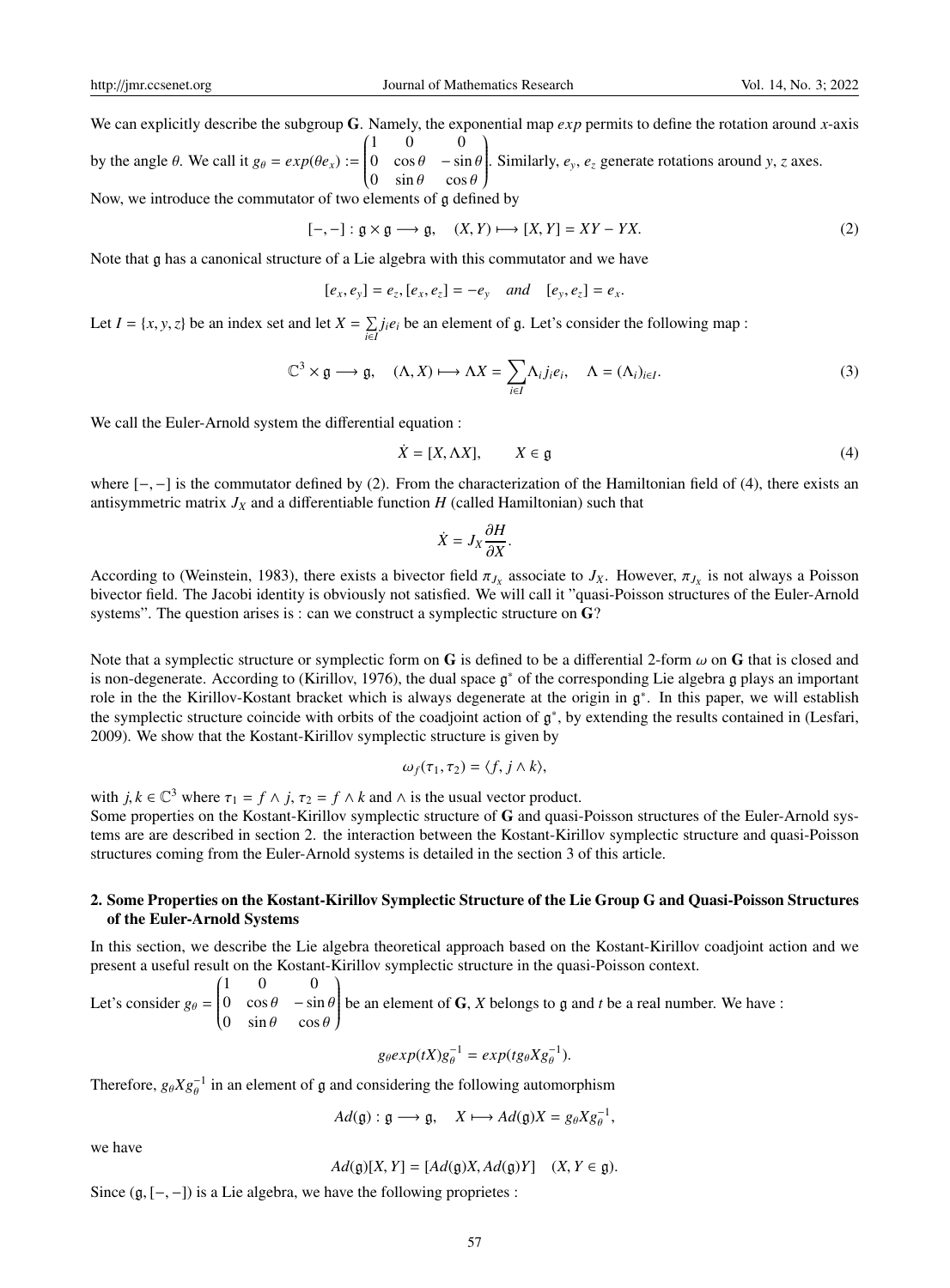(i)  $[X, Y] = -[Y, X]$ ,

(ii)  $[[X, Y], Z] + [[Y, Z], X] + [[Z, X], Y] = 0$  (*Identity of Jacobi*).

Considering the above basis ( $e_x$ ,  $e_y$ ,  $e_z$ ) of g, the bracket  $[-,-]$  can be written as

$$
[e_i,e_j]=\sum_{k\in I}j_{ij}^ke_k
$$

Properties (i) and (ii) implies that

Proposition 2.1.

$$
j_{ij}^{k} + j_{ji}^{k} = 0,
$$
  

$$
\sum_{l \in I} (j_{ij}^{l} j_{lk}^{m} + j_{jk}^{l} j_{li}^{m} + j_{ki}^{l} j_{lj}^{m}) = 0.
$$

Let  $X \in \mathfrak{g}$ , We call  $Aut(\mathfrak{g})$  the group of automorphisms of g and  $adX$  the endomorphism of g defined by

$$
ad(X).Y=[X,Y].
$$

The Jacobi identity shows that  $ad(X)$  is a derivation and the space  $Der(g)$  of derivations of g is a Lie algebra for the commutator defined by (2). The application  $ad : \mathfrak{g} \longrightarrow Der(\mathfrak{g})$  is a homomorphism of Lie algebras,

$$
ad[X, Y] = [ad(X), ad(Y)].
$$

The application *ad* : g −→ *Der*(g) ⊂ *End*(g) is a representation of the Lie algebra g called the *adjoint representation*. For *<sup>X</sup>*, *<sup>Y</sup>* in <sup>g</sup>, let's consider

$$
\langle \cdot, \cdot \rangle : (X, Y) \longmapsto \langle X, Y \rangle = Tr(ad(X)ad(Y)). \tag{5}
$$

It's a symmetric bilinear form on g which is associative,

$$
\langle [X, Y], Z \rangle = \langle X, [Y, Z] \rangle,
$$

i.e. the  $ad(X)$  transformation is skew-symmetric with  $\langle \cdot, \cdot \rangle$ .

**Definition 2.1.** *The bilinear form*  $\langle \cdot, \cdot \rangle$  *associated to the adjoint representation ad is called the* Killing form.

To illustrate, let us take a few examples.

- In the set  $M(n, \mathbb{R})$  of  $n \times n$  matrices with elements in  $\mathbb{R}$ , the Killing form is defined as

$$
\langle X, Y \rangle = 2nTr(XY) - 2Tr(X)Tr(Y).
$$

 $-$  In  $\mathfrak{so}(n)$ , for  $n \geq 2$ ,  $\langle X, Y \rangle = (n-2)Tr(XY)$ . We can deduce that

$$
\langle X, Y \rangle = Tr(XY) \quad \text{for all } X, Y \text{ in } \mathfrak{g}.
$$

Let's consider the Killing form of g. From the following identity

$$
ad(Ad(g)X) = Ad(g)ad(X)Ad(g^{-1}) \quad (g \in \mathbf{G}, X \in \mathfrak{g}),
$$

it follows that

 $\langle (Ad(g)X, Ad(g)Y \rangle = \langle X, Y \rangle, \quad (X, Y \in \mathfrak{g}),$ 

i.e.  $Ad(g)$  belongs to the orthogonal group of the Killing form. As a result

$$
|\det(Ad(g))|=1.
$$

Let  $g^*$  the dual space of the Lie algebra g. The coadjoint representation of a Lie group is the dual of the adjoint representation. The corresponding action of  $G$  on  $g^*$  is called the coadjoint action. The orbits of that action are called coadjoint orbits, which are especially important in the orbit method of representation theory or, more generally, geometric quantization. An important class of symplectic stuctures consists of the coadjoints orbits by the coadjoint action (Kirillov, 1976). In the Kirillov method of orbits, representations of G are constructed geometrically starting from the coadjoint orbits. Specifically,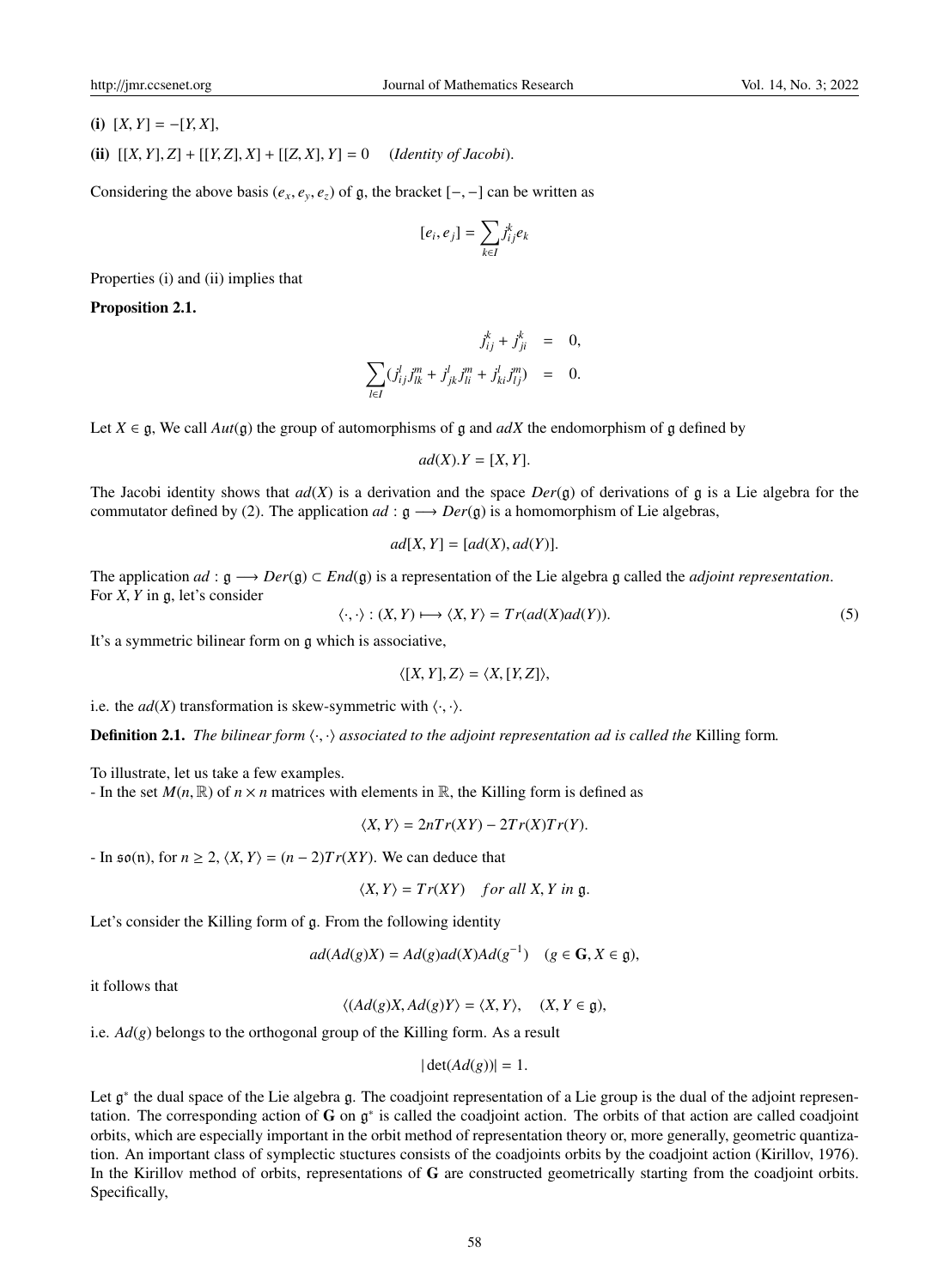Definition 2.2. *The coadjoint representation Ad*<sup>∗</sup> *of G is the dual representation of the adjoint representation Ad, and is given by*

$$
Ad^*(g) := Ad(g^{-1})^T
$$

*where*  $g$  ∈ *G* and  $(g^{-1})^T$  denotes the transpose of  $g^{-1}$ . The representation space of Ad\* is  $\mathfrak{g}^*$ , the dual of the Lie algebra  $\mathfrak{g}$ .

In terms of *Ad*, we consider the following description of *Ad*<sup>∗</sup> ,

$$
\langle Ad^*(g)f, X \rangle = \langle f, Ad(g^{-1})X \rangle, \quad \text{with} \quad \langle f, X \rangle := f(X), \quad f \in \mathfrak{g}^*, g \in \mathbf{G}, X \in \mathfrak{g}.
$$

In this paper, the description of the coadjoint representation simplifies to

$$
f \longmapsto Ad(g^{-1})X_f
$$

where  $X_f$  is defined by

$$
f(Y) = \langle X_f, Y \rangle, \quad \text{for all } Y \in \mathfrak{g}.
$$

According to (Lu & al., 1990), the Killing form  $\langle, \rangle$  is non-degenerate and we can identify the dual space  $\mathfrak{g}^*$  with g via the man  $f \mapsto X_f$ . Now we will use the notation map  $f \mapsto X_f$ . Now, we will use the notation

$$
g \cdot f := Ad^*(g)f \quad g \in \mathbf{G}, f \in \mathfrak{g}^*.
$$

**Definition 2.3.** Let  $f \in \mathfrak{g}^*$ . The coadjoint orbit  $O_f$  of f is defined by

$$
O_f = \{Ad(g)X_f : g \in G\}.
$$

**Lemma 2.1.** *(Kirillov,1976) Let*  $\mathfrak{g}_f$  *be the Lie algebra of the stabilizing group*  $G_f = \{g \in G : g \cdot f = f\}$ *. The tangent space of the coadjoint orbit at f is*

$$
T_f(O_f) \cong \mathfrak{g}/\mathfrak{g}_f.
$$

**Theorem 2.1.** Let  $f \in \mathfrak{g}^*$  and let  $O_f$  be the coadjoint orbit at f. Consider the application

$$
\omega_f: \mathfrak{g} \times \mathfrak{g} \longrightarrow T_f(O_f), \quad (X, Y) \longmapsto \omega_f(X, Y) := f([X, Y]). \tag{6}
$$

*Then* <sup>ω</sup>*<sup>f</sup> is a skew-symmetric bilinear form.*

*Proof.* According to the Lemma 2.1, we can consider elements of  $T_f(O_f)$  as elements on the form  $X + Z$  for some  $Z \in \mathfrak{g}_f$ . Giving that  $f([X + Z, Y]) = f([X, Y]) + f([Z, Y])$ . We have :  $[Z, Y] = 0$  for all  $Z \in \mathfrak{g}_f$  and Y in  $\mathfrak{g}$ . We prove that  $\omega_f$  is well-defined and it is obviously skew-symmetric and bilinear given that the Lie bracket is also well-defined and it is obviously skew-symmetric and bilinear given that the Lie bracket is also.

The form  $\omega_f$  defined by (6) is called *Kostant-Kirillov structure*. Now, let's show that the coadjoint orbits are symplectic structures in G. Recall that, giving a symplectic structure (or symplectic form) on G is to define a closed non-degenerate differential 2-form.

**Theorem 2.2.** Let  $f \in \mathfrak{g}^*$ . The Konstant-Kirillov form  $\omega_f$  is a symplectic structure on  $T_f(O_f)$ .

*Proof.* According to the Theorem 2.1,  $\omega_f$  is a well-defined 2-form. The Lie algebra g has trivial center and thus  $\omega_f$  is<br>non-degenerate. It remains to be shown that  $\omega_c$  is closed. Let  $d(Ad^*)$  be the differential of non-degenerate. It remains to be shown that  $\omega_f$  is closed. Let  $d(Ad^*)$  be the differential of  $Ad^*$  defined by  $d(Ad^*) := ad^*$ .<br>This means that the representation of  $g \text{ on } g^*$  corresponding to  $Ad^*$ . Let  $\xi \in T_e(Q_s)$  be th This means that, the representation of g on g<sup>\*</sup> corresponding to  $Ad^*$ . Let  $\xi \in T_f(O_f)$  be the vector field.  $\xi$  is represented<br>by  $ad^*(X)$  f for X in g. Considering the value of f at X by  $(f, X)$  we have by  $ad^*(X)f$  for *X* in g. Considering the value of *f* at *X* by  $\langle f, X \rangle$ , we have

$$
Xf(Y) = \langle ad^*(X)f, Y \rangle.
$$

Since,

$$
\langle f, -ad_X Y \rangle = \langle ad^*(X)f, Y \rangle
$$
  
and  

$$
\langle f, -ad_X Y \rangle = f([X, Y]),
$$
  
we have,

 $X f(Y) = f([X, Y]).$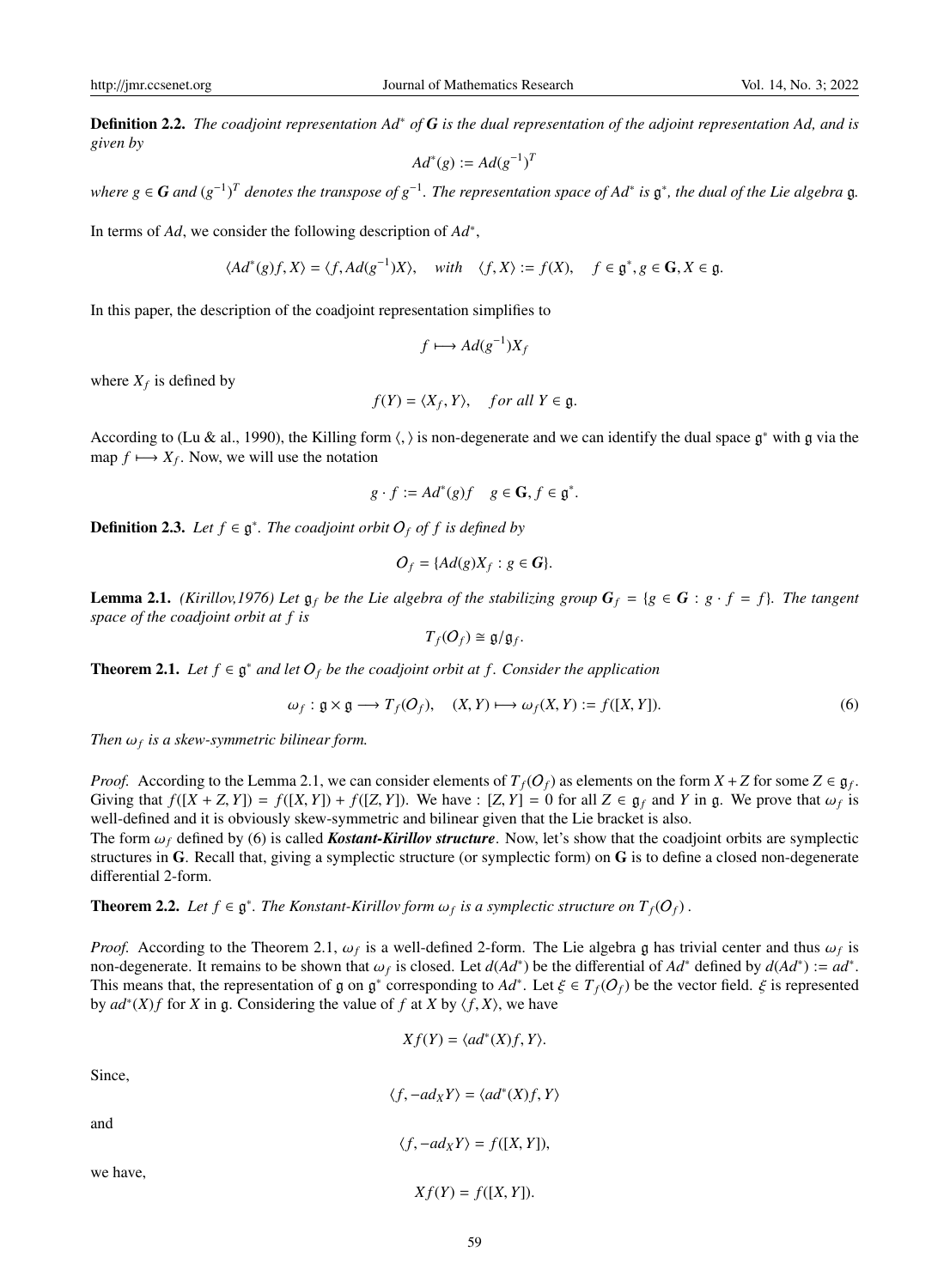Before calculating the exterior derivative of  $\omega_f$ , we need to recall the expression for the exterior derivative of an *n*-form  $\omega$  which can be written explicitly as (Gengoux & al. 2013)  $\omega$  which can be written explicitly as (Gengoux & al., 2013):

$$
d\omega(X_0,\ldots,X_n) = \sum_{i=0}^n (-1)^i X_i \omega\Big(X_0,\ldots,X_{i-1},X_{i+1},\ldots,X_n\Big) + \sum_{0 \le i < j \le n} (-1)^{i+j} \omega\Big([X_i,X_j],X_0,\ldots,X_{i-1},X_{i+1},\ldots,X_{j-1},X_{j+1},\ldots,X_n\Big)
$$

for all  $X_0, \ldots, X_n \in \mathfrak{g}, n \in \mathbb{N}$ . In particular, for *X*, *Y*, *Z* in  $\in \mathfrak{g}$ , we have the formula for the exterior derivative of a 2-form :

$$
d\omega(X, Y, Z) = X\omega(Y, Z) - Y\omega(X, Z) + Z\omega(X, Y) - \omega([X, Y], Z) + \omega([X, Z], Y) - \omega([Y, Z], X). \tag{7}
$$

Applying the formula (7), we have :

$$
d\omega_f(X, Y, Z) = X\omega_f(Y, Z) - Y\omega_f(X, Z) + Z\omega_f(X, Y) - \omega_f([X, Y], Z) + \omega_f([X, Z], Y) - \omega_f([Y, Z], X). \tag{8}
$$

From (8), we obtain

$$
d\omega_f(X, Y, Z) = Xf([Y, Z]) - Yf([X, Z]) + Zf([X, Y]) - f([[X, Y], Z]) + f([[X, Z], Y]) - f([[Y, Z], X]).
$$
 (9)

the equality in (9) is equivalent to :

$$
d\omega_f(X, Y, Z) = f([[Y, Z], X]) - f([[X, Z], Y]) + f([[X, Y], Z]) - f([[X, Y], Z]) + f([[X, Z], Y]) - f([[Y, Z], X]).
$$
 (10)

Consequently,  $d\omega_f(X, Y, Z) = 0$ . Thus,  $\omega_f$  is closed. This concludes that  $\omega_f$  is a symplectic structure on  $T_f(O_f)$ .

Note that, the symplectic Kostant-Kirillov structure  $\omega_f$  is written (Berndt, 2007) as

$$
\omega_f(\widetilde{f})(\xi_X(\widetilde{f}), \xi_X(\widetilde{f})) = \widetilde{f}([X, Y]), \quad \text{for } X, Y \in \mathfrak{g}, \ \widetilde{f} \in O_f \quad \text{where} \quad (\xi_X g)(\widetilde{f}) := \frac{d}{dt}(g(Ad^*(exp(tX))\widetilde{f})). \tag{11}
$$

Another natural way to define a symplectic structure is to consider the cotangent bundle  $T^*(O_f)$ . Let's consider the following map

$$
\varpi: T_f^*(O_f) \longrightarrow T_f(O_f), \omega_f^{\varepsilon} \longmapsto \varepsilon \quad where \quad \omega_f^{\varepsilon}(\eta) = \omega_f(\eta, \varepsilon), \text{ for all } \eta \text{ in } T_f(O_f). \tag{12}
$$

**Lemma 2.2.** The map  $\varpi$  defined by (12) is an isomorphism generated by the symplectic structure  $\omega_f$ .

*Proof.* Let  $\varpi^{-1}: T_f(O_f) \longrightarrow T_f^*(O_f)$  be the inverse map of  $\varpi$ . For all  $\eta \in T_f(O_f)$ , we have  $\varpi^{-1}(\varepsilon)(\eta) = \omega_f(\eta, \varepsilon)$ . Since,  $\omega_f$  is bilinear, we have

$$
\varpi^{-1}(\varepsilon + \varepsilon')(\eta) = \varpi^{-1}(\varepsilon + \varepsilon')(\eta) + \varpi^{-1}(\varepsilon + \varepsilon')(\eta), \quad \text{for all } \eta \in T_f(O_f).
$$

Since,  $\omega_f$  is a symplectic form, it follows that  $\omega_f$  is non-degenerate. The non-degeneracy condition means that  $\omega_f$  is  $\omega_f$   $\omega_f$   $\approx$   $\tau$ . (Q) implies that  $n = 0$ . It follows that  $Ker(\pi^{-1}) = 0$ . Hence  $\pi^{-1}$  is i  $\omega_f(\eta, \varepsilon) = 0$ ,  $\forall \eta \in T_f(O_f)$  implies that  $\eta = 0$ . It follows that  $Ker(\overline{\omega}^{-1}) = \{0\}$ . Hence  $\overline{\omega}^{-1}$  is injective. Furthermore  $\overline{\omega}^{-1}$  is an isomorphism because  $\dim T_s(O_s) = \dim T^*(O_s)$ . It suffices to conclude that an isomorphism because  $dimT_f(O_f) = dimT_f^*(O_f)$ . It suffices to conclude that,  $\varpi$  is an isomorphism.

According to (Lesfari, 2009), any symplectic structure induces a Hamiltonian vector field associated to a differentiable function *H* (called Hamiltonian) expressed in terms of a differential system. Let's consider the local coordinate system  $(x, y, z)$ , the differential system can be expressed as follows :

$$
\dot{X} = \frac{\partial H}{\partial x}\varpi(dx) + \frac{\partial H}{\partial y}\varpi(dx) + \frac{\partial H}{\partial z}\varpi(dx). \tag{13}
$$

We have :

$$
\boldsymbol{\varpi}^{-1} = \begin{pmatrix} \omega_f(\frac{\partial}{\partial x}, \frac{\partial}{\partial x}) & \omega_f(\frac{\partial}{\partial x}, \frac{\partial}{\partial y}) & \omega_f(\frac{\partial}{\partial x}, \frac{\partial}{\partial z}) \\ \omega_f(\frac{\partial}{\partial y}, \frac{\partial}{\partial x}) & \omega_f(\frac{\partial}{\partial y}, \frac{\partial}{\partial y}) & \omega_f(\frac{\partial}{\partial y}, \frac{\partial}{\partial z}) \\ \omega_f(\frac{\partial}{\partial z}, \frac{\partial}{\partial x}) & \omega_f(\frac{\partial}{\partial z}, \frac{\partial}{\partial y}) & \omega_f(\frac{\partial}{\partial z}, \frac{\partial}{\partial z}) \end{pmatrix}.
$$

Let  $a_{ij}$  (*i*, *j* = 1, 2, 3) be the components of the matrix  $\varpi$  such that we have  $\varpi(dx) = a_{11} \frac{\partial}{\partial x} + a_{21} \frac{\partial}{\partial y} + a_{31} \frac{\partial}{\partial z}$ ,  $\overline{\omega}(dy) = a_{12} \frac{\partial}{\partial x} + a_{22} \frac{\partial}{\partial y} + a_{32} \frac{\partial}{\partial z}$  and  $\overline{\omega}(dz) = a_{13} \frac{\partial}{\partial x} + a_{23} \frac{\partial}{\partial y} + a_{33} \frac{\partial}{\partial z}$ .<br>Since  $\overline{\omega}$  is skew-symmetric we have Since  $\varpi$  is skew-symmetric, we have :

$$
\dot{X} = (-a_{12}\frac{\partial}{\partial y} + a_{13}\frac{\partial}{\partial z})\frac{\partial H}{\partial x} + (a_{12}\frac{\partial}{\partial x} + a_{23}\frac{\partial}{\partial y})\frac{\partial H}{\partial y} + (-a_{13}\frac{\partial}{\partial x} - a_{23}\frac{\partial}{\partial y})\frac{\partial H}{\partial z},
$$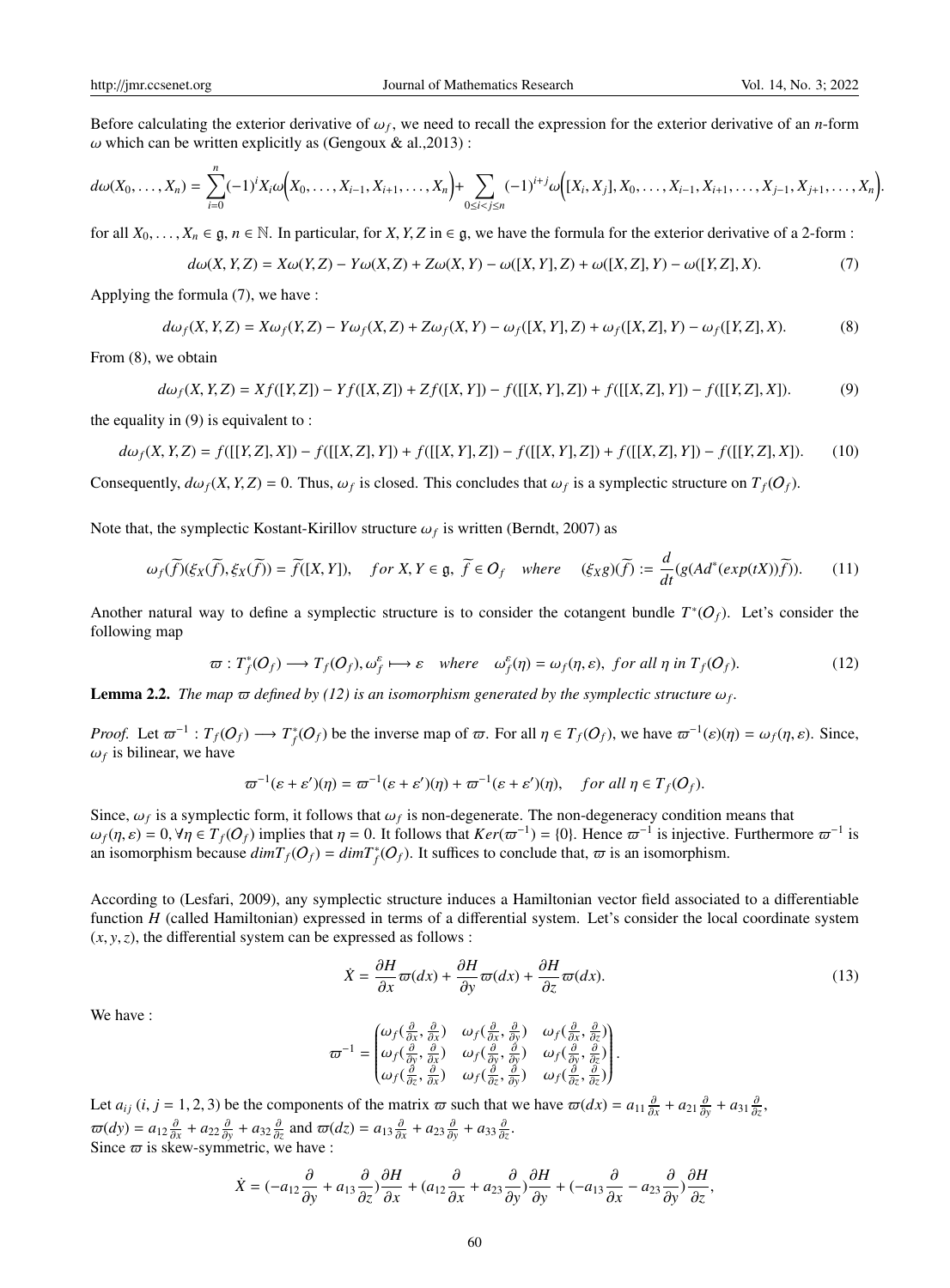http://jmr.ccsenet.org Journal of Mathematics Research Vol. 14, No. 3; 2022

It follows that

$$
\dot{X} = \left(\frac{\partial}{\partial x}, \frac{\partial}{\partial y}, \frac{\partial}{\partial z}\right) J_X \frac{\partial H}{\partial X} \quad \text{where} \quad J_X = \begin{pmatrix} 0 & -a_{12} & a_{13} \\ a_{12} & 0 & a_{23} \\ -a_{13} & -a_{23} & 0 \end{pmatrix},\tag{14}
$$

which can be written in more compact form  $\dot{X} = J_X \frac{\partial H}{\partial X}$ . This is a complete characterization of hamiltonian vector field.<br>The associated matrix *L*<sub>V</sub> belongs to g and determine a symplectic structure. Note that *L* The associated matrix  $J_X$  belongs to g and determine a symplectic structure. Note that  $J_X \in \mathfrak{g}$  is not necessarily a Poisson bivector. The vector field corresponding to  $J_X$  expressed in a coordinate system  $(x, y, z)$  is defined by

$$
\pi_{J_X} = \sum_{i < j} \pi_{ij} \partial_i \wedge \partial_j
$$

where

$$
\pi_{ij} := \{x_i, x_j\} = \pi_{J_X}(dx_i, dx_j), \quad \partial_1 = \frac{\partial}{\partial x}, \quad \partial_2 = \frac{\partial}{\partial y} \text{ and } \partial_3 = \frac{\partial}{\partial z} \quad \text{for all } i, j = 1, 2, 3.
$$

The bracket of two functions *F* and *G* being given by (Weinstein,1983)

$$
\{F,G\}=\pi_{J_X}(dF,dG)
$$

Either, locally  $\{F, G\} = \sum_{i \leq j}$  $\sum_{i \le j} \pi_{ij}(\partial_i F \partial_j G - \partial_i G \partial_j F)$ . In this paper,  $\pi_{12} = -2a_{12}, \pi_{13} = 2a_{13}$  and  $\pi_{23} = 2a_{23}$  i.e.

$$
\pi_{J_X} = -2a_{12}\partial_1 \wedge \partial_2 + 2a_{13}\partial_1 \wedge \partial_3 + 2a_{23}\partial_2 \wedge \partial_3. \tag{15}
$$

In the following, the notation  $J(\pi_{J_X})$  will refer to the Jacobiator associated to  $\pi_{J_X}$  and will correspond to the value of

$$
\{(F,G),H\}+\{(F,G),H\}+\{(F,G),H\},\quad \text{for all } F,G,H \text{ in } \mathbb{C}[x,y,z].
$$

**Definition 2.4.** *The Jacobiator of*  $\pi_{J_X}$  *is defined by* 

$$
J(\pi_{J_X}) = 4a_{12}\partial_1(a_{13}) - 4a_{13}\partial_1(a_{12}) + 4a_{12}\partial_2(a_{23}) - 4a_{23}\partial_2(a_{12}) + 4a_{23}\partial_3(a_{13}) - 4a_{13}\partial_3(a_{23}).
$$
 (16)

Let's consider the partial differential equation

$$
w\partial_1 v - v\partial_1 w + w\partial_2 u - u\partial_2 w + u\partial_3 v - v\partial_3 u = 0
$$
\n(17)

where *<sup>u</sup>*, *<sup>v</sup>*,*<sup>w</sup>* are the unknown functions.

There exists at least one solution. Indeed, (*x*, *<sup>y</sup>*,*z*) satisfies the equation (17).

 $\pi_{J_X}$  is called *Poisson bivector field* if and only if  $(a_{23}, a_{13}, a_{12})$  is a solution of the partial differential equation (17).<br>Otherwise it will be called *Poisson quasi-hivector field* As a result  $\pi$ , is a Poiss Otherwise, it will be called *Poisson quasi-bivector field*. As a result,  $\pi_{J_X}$  is a Poisson quasi-bivector field for

$$
a_{23} \in \mathbb{C}[y, z], a_{13} \in \mathbb{C}[x, z] \text{ and } a_{12} \in \mathbb{C}[x, y].
$$

Let *n* ≥ 1 be an integer and let  $\pi_0 = -y^n \partial_1 \wedge \partial_2 + \frac{1}{n} x \partial_1 \wedge \partial_3 - \frac{1}{n} y \partial_2 \wedge \partial_3$ . We have

$$
J(\pi_0) = y^n
$$

Unless otherwise stated,  $y^n$  is not identically equal to zero. From this,  $\pi_0$  is a Poisson quasi-bivector field. Let  $(\mathcal{A}_0, , \{, .\}_0)$ <br>be the quasi-Poisson algebra defined by  $\mathcal{A}_0 = \mathbb{C}[x, y, z]$  with quasi-Poisso be the quasi-Poisson algebra defined by  $\mathcal{A}_0 = \mathbb{C}[x, y, z]$  with quasi-Poisson structure  $\{\cdot, \cdot\}_0$  associated to  $\pi_0$  defined by

$$
\pi_0 = -y^n \frac{\partial}{\partial x} \wedge \frac{\partial}{\partial y} + \frac{1}{n} x \frac{\partial}{\partial x} \wedge \frac{\partial}{\partial z} - \frac{1}{n} y \frac{\partial}{\partial y} \wedge \frac{\partial}{\partial z}.
$$
\n(18)

It follows

$$
J_X = \begin{pmatrix} 0 & -\frac{1}{2}y^n & \frac{1}{2n}x \\ \frac{1}{2}y^n & 0 & -\frac{1}{2n}y \\ -\frac{1}{2n}x & \frac{1}{2n}y & 0 \end{pmatrix}
$$
(19)

It is the matrix associated to  $\pi_0$  on  $\mathcal{A}_0 = \mathbb{C}[x, y, z]$ .

The following section is devoted to the explicit calculation of a Kostant-Kirillov structure induced by  $\pi_0$  in  $\mathbf{J}_0^n$ .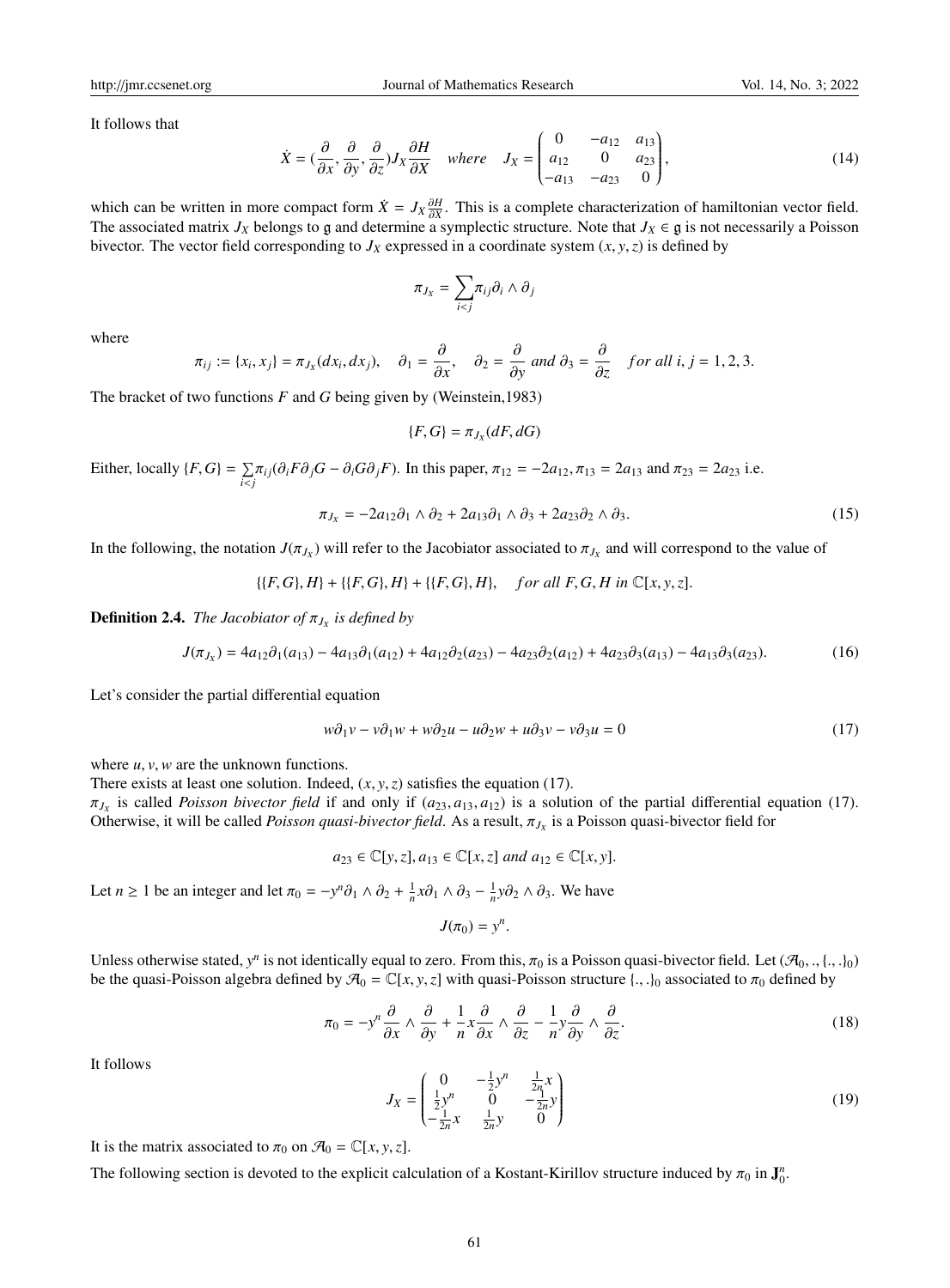#### 3. An Explicit Calculation of a Kostant-Kirillov Symplectic Structure on the Quasi-Poisson Tensor  $\pi_0$

In this section, we calculate explicitly the coadjoint orbits of the Lie group G and their Kostant-Kirillow symplectic structures coadjoint orbits of the Lie group G. Let  $g_{\theta}$  be the element of G defined above. Like any Lie group, there are two known operations on G called the left translation

$$
L_{g_{\theta}}: \mathbf{G} \longrightarrow \mathbf{G}, \quad g_{\theta'} \longmapsto g_{\theta}g_{\theta'},
$$

and the right translation

$$
R_{g_{\theta}}: \mathbf{G} \longrightarrow \mathbf{G}, \quad g_{\theta'} \longmapsto g_{\theta'}g_{\theta}.
$$

These applications are diffeomorphisms of G and we have

$$
R_{g_{\theta}} \circ L_{g_{\theta}} = L_{g_{\theta}} \circ R_{g_{\theta}}.
$$

We can define the automorphism of G as

$$
R_{g_{\theta}^{-1}}L_{g_{\theta}}: \mathbf{G} \longrightarrow \mathbf{G}, \quad g_{\theta'} \longmapsto g_{\theta}g_{\theta'}g_{\theta}^{-1}.
$$

Let 1 be the unit of **G**. Since  $g = T_1G$  is the Lie algebra of **G**, its adjoint representation  $Ad_{g_\theta}$  is the derivative of  $R_{g_\theta^{-1}}L_{g_\theta}$ in 1 defined by :

$$
Ad_{g_{\theta}}: \mathfrak{g} \longrightarrow \mathfrak{g}, \quad \xi \longmapsto \frac{d}{dt} R_{g_{\theta}^{-1}} L_{g_{\theta}}(exp(t\xi))|_{t=0}.
$$

By a simple computation, we show that  $Ad_{g_{\theta}}$  is an algebra homomorphism defined by

$$
Ad_{g_{\theta}}[\xi,\eta] = [Ad_{g_{\theta}}(\xi), Ad_{g_{\theta}}(\eta)], \quad \text{for all } \xi, \eta \in \mathfrak{g}.
$$
 (20)

Now consider the notation

$$
ad \equiv Ad_1^* : \mathfrak{g} \longrightarrow End(\mathfrak{g}), \quad \xi \longmapsto ad_{\xi} = \frac{d}{dt} Ad_{g_{\theta}(t)} \mid_{t=0},
$$

with  $\frac{d}{dt} g_{\theta}(t) |_{t=0} = \xi$  and  $g_{\theta}(0) = 1$ , where *End*(g) is the space of endomorphisms of g. We have

$$
ad_{\xi}(\eta) = [\xi, \eta] \quad \text{for all } \xi \in \mathfrak{g} \text{ and } \eta \in \text{End}(\mathfrak{g}).
$$

Indeed,

$$
ad \equiv Ad_1^* = Ad_{*e}(\xi)(\eta) = \frac{d}{dt} Ad_{g_{\theta}(t)}(\eta) |_{t=0} = \frac{d}{dt} \Big( g_{\theta}(t) \eta g_{\theta}^{-1}(t) \Big) |_{t=0}.
$$

Since  $\frac{d}{dt} \left( g_{\theta}(t) \eta g_{\theta}^{-1} \right)$  $\left(\frac{1}{\theta}(t)\right)\Big|_{t=0} = g_{\theta}(t)(\eta)g_{\theta}^{-1}$  $\int_{\theta}^{-1}(t) \Big|_{t=0} - g_{\theta}(t) \eta g_{\theta}^{-1}$  $\int_{\theta}^{-1}(t) \dot{g_{\theta}}(t) g_{\theta}^{-1}$  $\int_{\theta}^{-1}(t) \mid_{t=0} := \dot{g}_{\theta}(0)\eta - \eta \dot{g}_{\theta}(0)$ , we have  $ad_{\xi}(\eta) = \xi \eta - \xi \eta$ which completes the proof.

Considering the application

$$
Ad^*: \mathbf{G} \longrightarrow End(\mathfrak{g}^*), \quad g_\theta \longmapsto Ad^*(g_\theta) \equiv Ad^*_{g_\theta}
$$

It is differentiable and its derivative in 1 can be expressed as

$$
ad^* : \mathfrak{g} \longrightarrow End(\mathfrak{g}^*), \quad \xi \longmapsto ad^*_{\xi}.
$$

**Proposition 3.1.** *Let*  $\xi, \eta \in \mathfrak{g}$  *and*  $f \in \mathfrak{g}^*$ *. Consider* 

$$
\{\cdot, \cdot\} : \mathfrak{g} \times \mathfrak{g}^*, \quad (\xi, f) \longmapsto \{\xi, f\} = ad_{\xi}^*(f), \tag{21}
$$

ξ

*Then*

$$
\langle \{\xi, f\}, \eta \rangle = \langle \{f, [\xi, \eta]. \tag{22}
$$

*Proof.* Since  $\{\xi, f\} = ad_{\xi}^*(f), \langle \{\xi, f\}, \eta \rangle = \langle \frac{d}{dt}(Ad^*)_{exp(t\xi)}(f) \mid_{t=0}, \eta \rangle$  where  $exp(t\xi) \mid_{t=0} = 1$  and  $\frac{d}{dt}exp(t\xi) \mid_{t=0} = \xi$ . Hence, ξ

$$
\langle \{\xi, f\}, \eta \rangle = \frac{d}{dt} \langle Ad^*_{exp(t\xi)}(f), \eta \rangle |_{t=0}.
$$

Since  $\langle Ad_{exp(t\xi)}^*(f), \eta \rangle = \langle f, Ad_{exp(t\xi)}(\eta) \rangle$  and  $ad_{\xi}(\eta) = \frac{d}{dt} \langle Ad_{exp(t\xi)}(\eta) \rangle$ , we have

$$
\langle \{\xi, f\}, \eta \rangle = \langle f, ad_{\xi}(\eta) \rangle. \tag{23}
$$

From (23), we have (22) which completes the proof.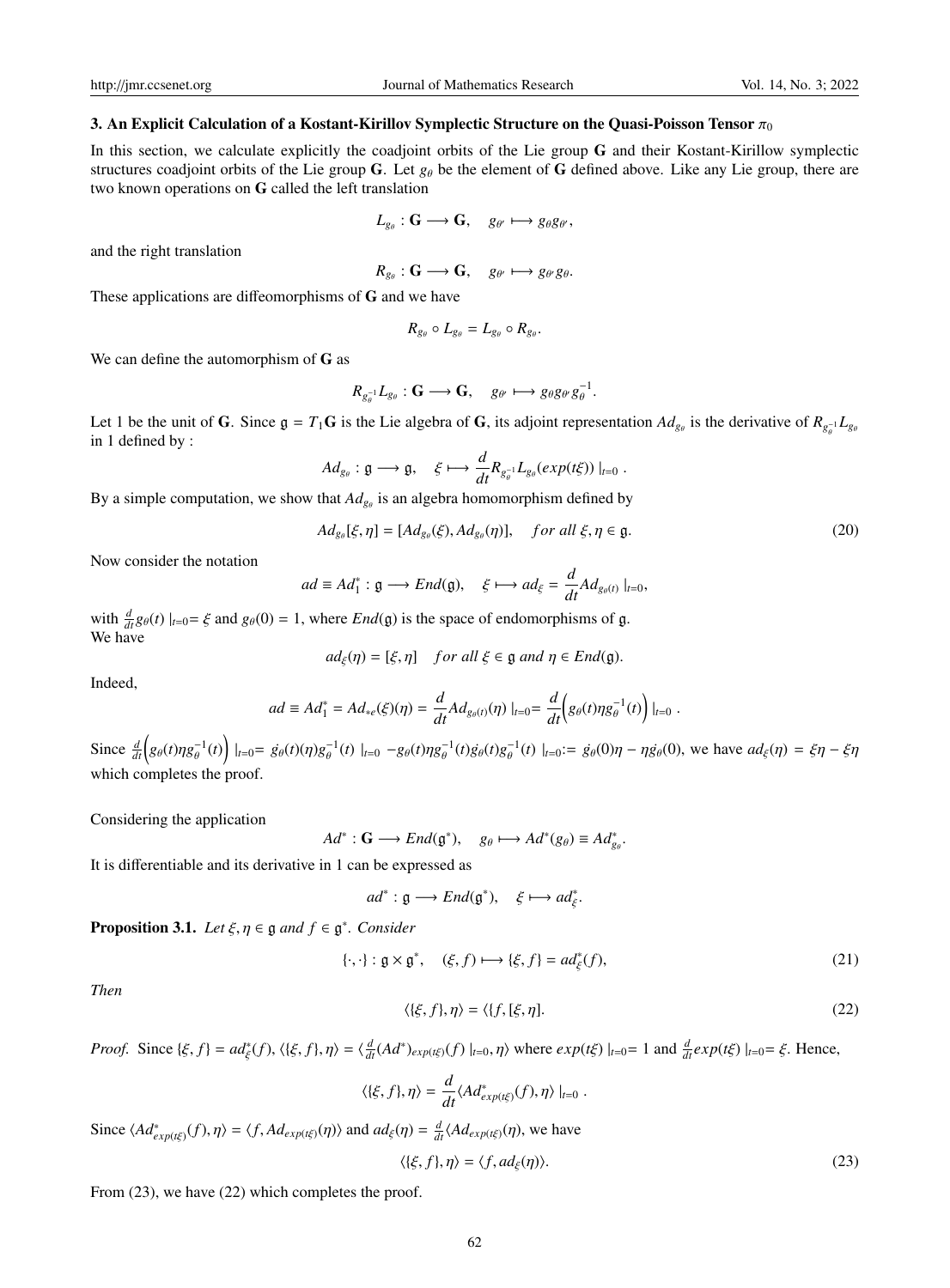**Definition 3.1.** *Let*  $f \in \mathfrak{g}^*$  *and let*  $O_f^* = \{Ad_{g_\theta}^*(f) : g_\theta \in \mathbf{G}\}\subset \mathfrak{g}^*$ , the dual of coadjoint orbit on the Lie group **G**. *A* vector tangent τ to the orbit  $O<sup>∗</sup><sub>f</sub>$  of  $f$  is expressed as an element A ∈  ${g}$  by

$$
\tau = \{A, f\}, \quad A \in \mathfrak{g}.\tag{24}
$$

We have to use the following lemma :

**Lemma 3.1.** *Let*  $\tau_1 = \{A_1, f\}$  *and*  $\tau_2 = \{A_2, f\}$  *be two vectors, tangent to the orbit*  $O_f$  *of f where*  $A_1, A_2 \in \mathfrak{g}$ *. Then,* 

$$
[\tau_1, \tau_2] \cong [A_1, A_2].
$$

Since  $\mathfrak{g}^* = \mathfrak{g}$ , we can obviously remark that the symplectic Kostant-Kirillov structure  $\omega_f$  defined on (6) is written as

$$
\omega_f(\tau_1, \tau_2) = \langle f, [A_1, A_2] \rangle, \quad A_1, A_2 \in \mathfrak{g}, \quad f \in \mathfrak{g}^* := \mathfrak{g}.
$$
 (25)

Recall that G is a subgroup of SO(3) and the corresponding Lie algebra is  $g = T_1G$  consists of skew-symmetric  $3 \times 3$ matrices where 1 is the neutral element of **G** and  $T_1$ **G** is the tangent space at 1. Consider the basis ( $e_x$ ,  $e_y$ ,  $e_y$ ) defined on (1) with  $e_x =$  0 0 0  $\overline{\phantom{a}}$  $0 \t 0 \t -1$ 0 1 0  $\lambda$  $\begin{array}{c} \hline \end{array}$ , *e<sup>y</sup>* =  $(0 \ 0 \ 1)$  $\overline{\phantom{a}}$ 0 0 0 −1 0 0  $\lambda$  $\cdot$ and  $e_z =$  $(0 -1 0$  $\overline{\phantom{a}}$ 1 0 0 0 0 0 Ì  $\cdot$ . From the Euler-Arnold system the differential

systems defined on (4), we have

$$
\dot{X} = (J_X)X\tag{26}
$$

where

$$
J_X = \frac{1}{2n} y e_x + \frac{1}{2n} x e_y + \frac{1}{2} y^n e_z \tag{27}
$$

is the matrix associated to the Poisson quasi-bivector field defined on (18).

**Proposition 3.2.** Let  $n \geq 1$  be an integer and let  $\theta$  be a given constant parameter. The adjoint orbit of the group G is

$$
O(J_X) = \left\{ \frac{1}{2n} y e_x + \left( -\frac{1}{2} (\sin \theta) y^n + \frac{1}{2n} (\cos \theta) x \right) e_y + \left( \frac{1}{2} (\cos \theta) y^n + \frac{1}{2n} (\sin \theta) x \right) e_z \right\}
$$

*Proof.* Consider the invertible matrix 
$$
g_{\theta} = \begin{pmatrix} 1 & 0 & 0 \\ 0 & \cos \theta & -\sin \theta \\ 0 & \sin \theta & \cos \theta \end{pmatrix} \in \mathbf{G}
$$
. Its inverse is  $g_{\theta}^{-1} = com(g_{\theta})^T = \begin{pmatrix} 1 & 0 & 0 \\ 0 & \cos \theta & \sin \theta \\ 0 & -\sin \theta & \cos \theta \end{pmatrix}$ .  
We have

We have

$$
g_{\theta}J_Xg_{\theta}^{-1} = \begin{pmatrix} 0 & -\frac{(\cos\theta)}{2}y^n - \frac{(\sin\theta)}{2n}x & -\frac{(\sin\theta)}{2}y^n + \frac{(\cos\theta)}{2n}x \\ \frac{(\sin\theta)}{2}y^n + \frac{(\sin\theta)}{2n}x & 0 & -\frac{y}{2n} \\ \frac{(\sin\theta)}{2}y^n - \frac{(\cos\theta)}{2n}x & \frac{1}{2n}y & 0 \end{pmatrix},
$$
(28)

which completes the proof of  $O(J_X)$ .

**Corollary 3.1.** For  $n \neq 2$  and  $\theta \neq \pi + 2k\pi$  (k be an integer), the adjoint orbit of the group **G** induces a Poisson quasi*bivector field*

$$
\pi_{O(J_X)} = \left( -(\cos \theta) y^n - \frac{1}{n} (\sin \theta) x \right) \frac{\partial}{\partial x} \wedge \frac{\partial}{\partial y} + \left( -(\sin \theta) y^n + \frac{1}{n} (\cos \theta) x \right) \frac{\partial}{\partial x} \wedge \frac{\partial}{\partial z} - \frac{1}{n} y \frac{\partial}{\partial y} \wedge \frac{\partial}{\partial z}
$$

and the jacobiator of  $\pi_{O(J_X)}$  is defined by :

$$
J(\pi_{O(J_X)}) = \frac{1}{n}(n\cos\theta - \cos\theta + 1)y^n - \frac{1}{n^2}(\sin\theta)x.
$$
 (29)

From the above, we have the following classification :

## Proposition 3.3.

|                   | For $n = 1$ , $\theta = 2k\pi$ , $k \in \mathbb{Z}$                                                                                                                                      | For $n = 2$ , $\theta = \pi + 2k\pi$ , $k \in \mathbb{Z}$                                                                                              | For $n \geq 3$ , $\theta = 2k\pi$ , $k \in \mathbb{Z}$ |
|-------------------|------------------------------------------------------------------------------------------------------------------------------------------------------------------------------------------|--------------------------------------------------------------------------------------------------------------------------------------------------------|--------------------------------------------------------|
| $O(J_X)$          | $\frac{1}{2}ye_x + \frac{1}{2}xe_y + \frac{1}{2}ye_z$                                                                                                                                    | $\frac{1}{4}ye_x - \frac{1}{4}xe_y - \frac{1}{2}y^2e_z$                                                                                                |                                                        |
| $J(O(J_X))$       |                                                                                                                                                                                          |                                                                                                                                                        | $J(\pi_0)$                                             |
| $\pi_{J(O(J_X))}$ | $\overline{y} + x \frac{1}{\partial x} \wedge \frac{1}{\partial z} - y \frac{1}{\partial y} \wedge \frac{1}{\partial z}$<br>$-y\frac{1}{\partial x}$ $\wedge$<br>$\overline{\partial v}$ | $y^2 \frac{\partial}{\partial x} \wedge \frac{\partial}{\partial y} - \frac{\alpha}{2} \frac{\partial}{\partial x} \wedge \frac{\partial}{\partial z}$ |                                                        |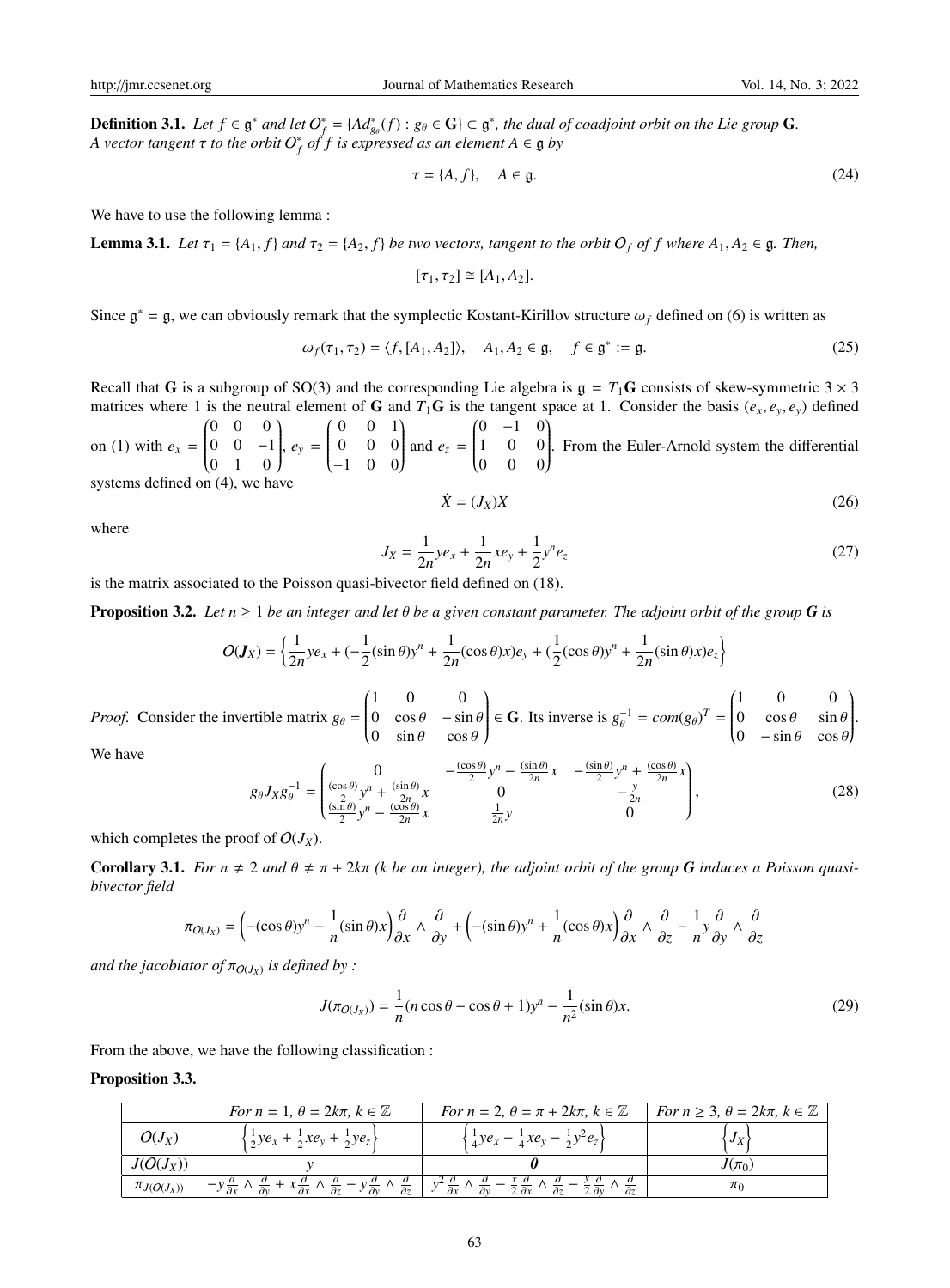The following proposition gives the Kostant-Kirillov orbit induced by  $\pi_0$ .

**Proposition 3.4.** Let  $n \geq 1$  be an integer. The coadjoint orbit  $O^*(J_X)$  is isomorphic to

$$
\mathcal{V} = \left\{ (z_1, z_2, z_3) \in \mathbb{C}^3 : z_1^2 + z_2^2 + n^2 z_2^{2n} = 4n^2 \sum_{k \in I} j_k^2 \right\}
$$
(30)

*where*  $\sum_{k \in I} j_k e_k \in \mathfrak{g}$  *and*  $I = \{x, y, z\}$  *be an index set.* 

*Proof.* Note that  $O^*(J_X)$  can be written as

$$
O^*(J_X) = \left\{ A \in \mathfrak{g} : A = g_\theta^{-1}(J_X)g_\theta \right\}
$$

We have  $det(A) = det(J_X)$  where  $A \in \mathfrak{g}$ . Hence, A and  $J_X$  have the same spectrum. Indeed, for every scalar  $\lambda$ :

$$
det(A - \lambda I) = det(g_{\theta}^{-1}(J_X - \lambda I)g_{\theta})
$$

Since  $det(g_{\theta}^{-1})$  $\left(\frac{\partial^2 I}{\partial y^2}J_X - \lambda I\right)g_\theta\right) = det(g_\theta^{-1})$  $\sigma_{\theta}^{-1}$ .g<sub>θ</sub>).det( $J_X - \lambda I$ ), we have  $det(A - \lambda I) = det(J_X - \lambda I)$ . Therefore,

$$
O^*(J_X) = \left\{ A \in \mathfrak{g} : A = g_\theta^{-1} J_X g_\theta, \text{ spectrum of } A = \text{spectrum of } J_X \right\}. \tag{31}
$$

Let us determine the spectrum of  $J_X$  defined on (27). Since

$$
J_X = \frac{1}{2n}ye_x + \frac{1}{2n}xe_y + \frac{1}{2}y^ne_z,
$$
  

$$
det(J_X - \lambda I) = -\lambda^3 - (\frac{1}{4n^2}y^2 + \frac{1}{4n^2}x^2 + \frac{1}{4}y^{2n})\lambda
$$

Since  $det(J_X - \lambda I)$  = 0 is equivalent to  $\lambda = 0$  and  $\lambda^2 = -(\frac{1}{4n^2}y^2 + \frac{1}{4n^2}x^2 + \frac{1}{4}y^{2n})$ , the spectrum of  $J_X$  is

$$
spectrum(J_X) = \bigg\{0, i\sqrt{\frac{1}{4n^2}y^2 + \frac{1}{4n^2}x^2 + \frac{1}{4}y^{2n}}, -i\sqrt{\frac{1}{4n^2}y^2 + \frac{1}{4n^2}x^2 + \frac{1}{4}y^{2n}}\bigg\}.
$$

Let's consider

$$
A = \sum_{k \in I} j_k e_k \in \mathfrak{g}
$$

where  $I = \{x, y, z\}$  be an index set. Then

$$
det(A - \lambda I)) = -\lambda^3 - \sum_{k \in I} j_k^2 \lambda.
$$

The spectrum of *A* is

$$
spectrum(A) = \bigg\{0, i \sqrt{\sum_{k \in I} j_k^2}, -i \sqrt{\sum_{k \in I} j_k^2}\bigg\}.
$$

From (31), it follows

$$
O^*(J_X) = \left\{ \sum_{k \in I} j_k e_k : \frac{1}{4n^2} y^2 + \frac{1}{4n^2} x^2 + \frac{1}{4} y^{2n} = \sum_{k \in I} j_k^2 \right\}
$$
(32)

where  $\sum_{k \in I} j_k e_k \in \mathfrak{g}$  and  $I = \{x, y, z\}$  be an index set.

Let's consider

$$
\mathcal{V} = \left\{ (z_1, z_2, z_3) \in \mathbb{C}^3 : \frac{1}{4n^2} z_1^2 + \frac{1}{4n^2} z_2^2 + \frac{1}{4} z_2^{2n} = \sum_{k \in I} j_k^2 \right\}.
$$
 (33)

Therefore, the orbit  $O^*(J_X)$  is isomorphic to  $\mathcal V$  defined on (33).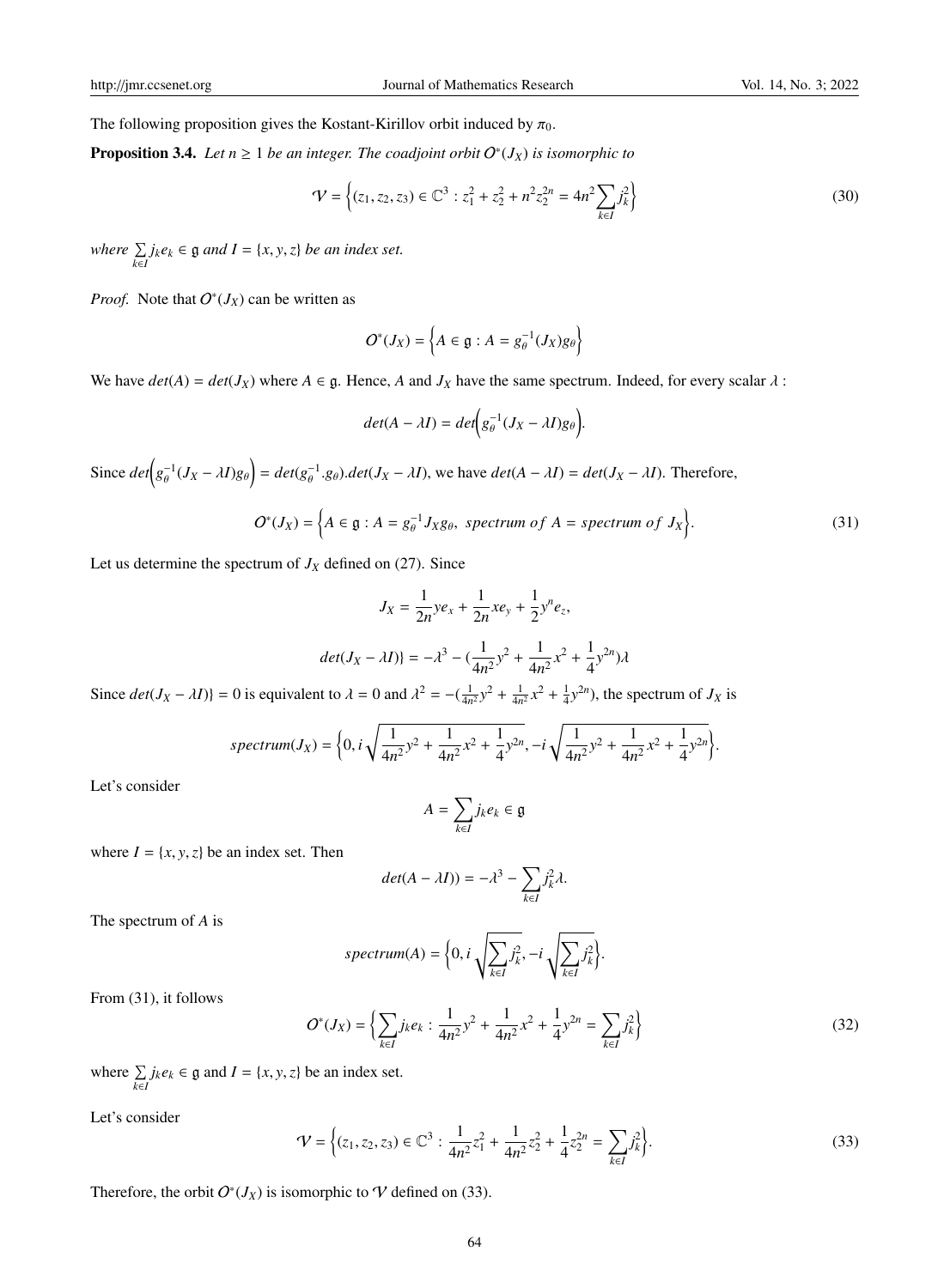**Remark 3.1.** *For n*  $\neq$  2 *and*  $\theta \neq \pi + 2k\pi$  (*k be an integer*) *and let*  $O^*(J_X)$  *the coadjoint orbit* (*Kostant-kirillov orbit*). *We have*

$$
g_{\theta}^{-1}J_Xg_{\theta} = \frac{1}{2n}ye_x + \left(\frac{1}{2}(\sin \theta)y^n + \frac{1}{2n}(\cos \theta)x\right)e_y + \left(\frac{1}{2}(\cos \theta)y^n - \frac{1}{2n}(\sin \theta)x\right)e_z,
$$

*the Poisson quasi-bivector field associated is*

$$
\pi_{O^*(J_X)} = \left( -(\cos \theta) y^n + \frac{1}{n} (\sin \theta) x \right) \frac{\partial}{\partial x} \wedge \frac{\partial}{\partial y} + \left( (\sin \theta) y^n + \frac{1}{n} (\cos \theta) x \right) \frac{\partial}{\partial x} \wedge \frac{\partial}{\partial z} - \frac{1}{n} y \frac{\partial}{\partial y} \wedge \frac{\partial}{\partial z}
$$

and the jacobiator of  $\pi_{O^*(J_X)}$  is defined by :

$$
J(\pi_{O^*(J_X)} = \frac{1}{n}(n\cos\theta - \cos\theta + 1)y^n + \frac{1}{n^2}(\sin\theta)x.
$$
 (34)

We obtain a similar result as before about a classification of the Kostant-Kirillov orbit :

|                     | For $n = 1$ , $\theta = 2k\pi$ , $k \in \mathbb{Z}$                                                                                                                                             | For $n = 2$ , $\theta = \pi + 2k\pi$ , $k \in \mathbb{Z}$                                                                                                                              | For $n \geq 3$ , $\theta = 2k\pi$ , $k \in \mathbb{Z}$ |
|---------------------|-------------------------------------------------------------------------------------------------------------------------------------------------------------------------------------------------|----------------------------------------------------------------------------------------------------------------------------------------------------------------------------------------|--------------------------------------------------------|
| $J^*(J_X)$          | $\frac{1}{2}ye_x + \frac{1}{2}xe_y + \frac{1}{2}ye_z$                                                                                                                                           | $\frac{1}{4}ye_x - \frac{1}{4}xe_y - \frac{1}{2}y^2e_z$                                                                                                                                |                                                        |
| $(U^{\cdot}(J_X))$  |                                                                                                                                                                                                 |                                                                                                                                                                                        | $J(\pi_0)$                                             |
| $\pi_{J(O^*(J_X))}$ | $-y\frac{\partial}{\partial x}\wedge \frac{\partial}{\partial y}+x\frac{\partial}{\partial x}\wedge \frac{\partial}{\partial z}-y\frac{\partial}{\partial y}\wedge \frac{\partial}{\partial z}$ | $y^2 \frac{\partial}{\partial x} \wedge \frac{\partial}{\partial y} - \frac{\lambda}{2} \frac{\partial}{\partial x} \wedge \frac{\partial}{\partial z}$<br>$\sqrt{\frac{1}{\theta^2}}$ |                                                        |

Note that, we have a Poisson structure through the action of  $g_{\pi+2k\pi}$  with  $n = 2$  and k an integer.

To determine the symplectic structure on  $O^*(J_X)$ , we will use the following result.

**Theorem 3.1.** *Let*  $f \in \mathfrak{g}^*$ *. The Kostant-Kirillov symplectic structure is given by* 

$$
\omega_f(\tau_1, \tau_2) = \langle f, j \wedge k \rangle,
$$
  
with  $j, k \in \mathbb{C}^3$  where  $\tau_1 = f \wedge j$ ,  $\tau_2 = f \wedge k$  and  $\wedge$  is the usual vector product. (35)

*Proof.* Let  $f \in \mathfrak{g}^*$ . Recall that the Kostant-Kirillov symplectic structure  $\omega_f$  defined in (6) can be written as (25) :

 $\omega_f(\tau_1, \tau_2) = \langle f, [A_1, A_2] \rangle, \quad A_1, A_2 \in \mathfrak{g}.$ 

with  $\tau_1 = \{A_1, f\}$  and  $\tau_2 = \{A_2, f\}$  where  $\langle \cdot, \cdot \rangle$  is the Killing form, [ $\cdot, \cdot$ ] the commutator defined by (2) and  $\langle \cdot, \cdot \rangle$  defined by (21). Let  $X = \sum_{i \in I} j_i e_i$  and  $Y = \sum_{j \in I} k_j e_j$  be two elements of g where  $I = \{x, y, z\}$  be an index set. We have :

$$
[X,Y] = \sum_{i,a,b \in I, (a \neq b)} \wedge_{a,b} e_i \tag{36}
$$

where

$$
\wedge_{a,b} = j_a k_b - j_b k_a \quad (a \neq b). \tag{37}
$$

Let  $j = (j_x, j_y, j_z)$  and  $k = (k_x, k_y, k_z)$  be two elements of  $\mathbb{C}^3$ . The Killing form can be written as :

$$
\langle X, Y \rangle = j \wedge k,\tag{38}
$$

where ∧ is the usual vector product. Let's consider the isomorphism

$$
j \wedge k \longmapsto [X, Y] \tag{39}
$$

where  $j, k \in \mathbb{C}^3$  and  $X, Y \in \mathfrak{g}$ . From (25), we also have :

$$
\omega_f(\tau_1, \tau_2) = \langle f, j \wedge k \rangle, \quad \tau_1 = f \wedge j \quad \text{and} \quad \tau_2 = f \wedge k. \tag{40}
$$

Moreover, for  $\Sigma$ *<sup>k</sup>*∈*I*={*x*,*y*,*z*}  $j_k e_k \in \mathfrak{g}$  and according to Proposition 3.4, we have the isomorphism between the coadjoint orbit  $O^*(J_X)$  and

$$
\mathcal{V} = \Big\{ (z_1, z_2, z_3) \in \mathbb{C}^3 : z_1^2 + z_2^2 + n^2 z_2^{2n} = 4n^2 \sum_{k \in I} j_k^2 \Big\}.
$$

It follows that, the tangent vectors to  $O^*(J_X)$  at a given point are also the tangent vectors to  $\mathcal V$  at this point. In the following,  $(f_1, f_2, f_3)$  be the local coordinate system and  $f = (f_1, f_2, f_3)$  be the given point. The main result is :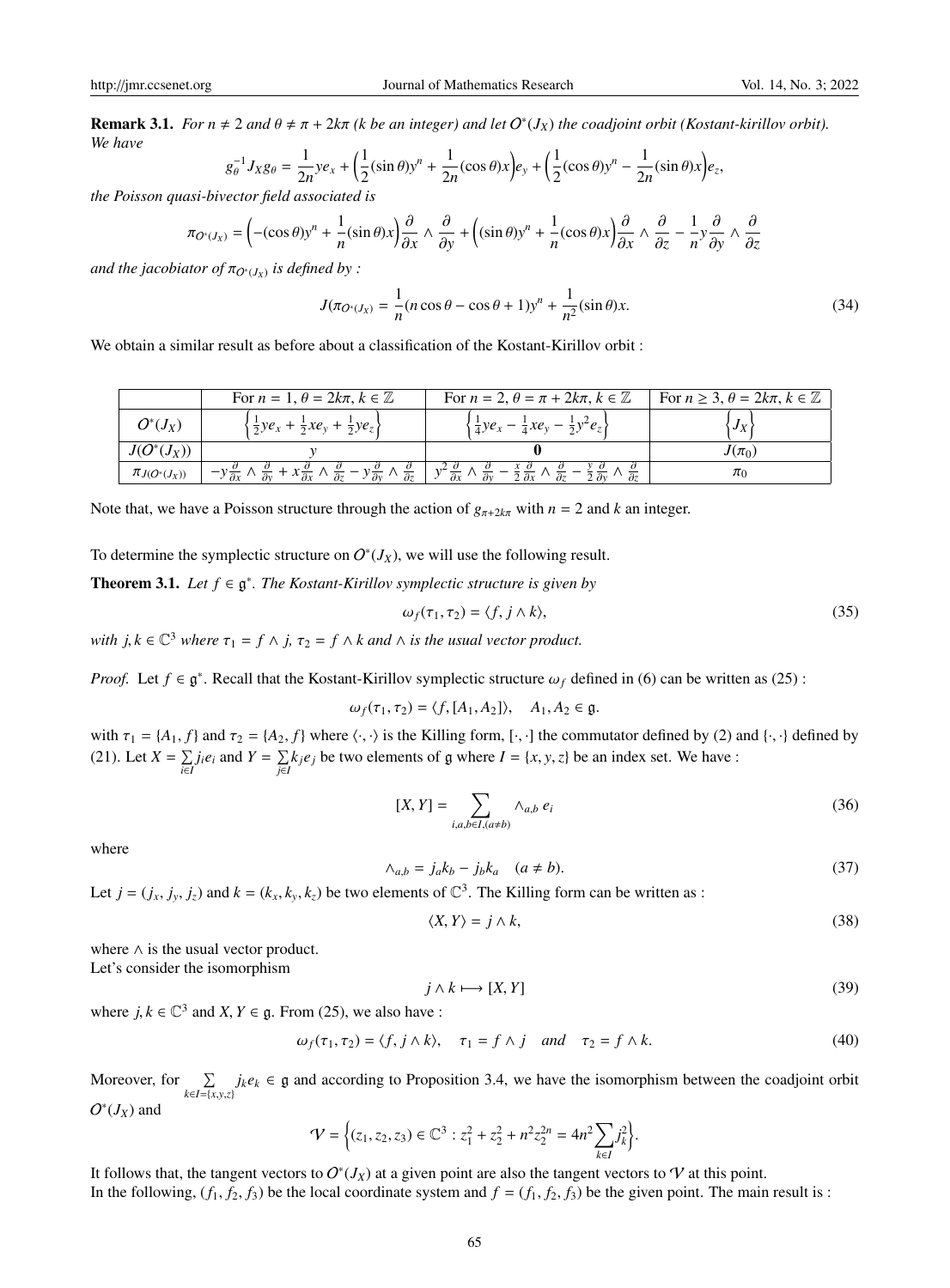**Theorem 3.2.** Let  $(f_1, f_2, f_3)$  be the local coordinate system,  $j = (j_x, j_y, j_z)$ ,  $k = (k_x, k_y, k_z)$  and  $f = (f_1, f_2, f_3)$ . *The symplectic structures induced by the Poisson quasi-structure*  $\pi_0$  *are defined by :* 

$$
\omega_f(\tau_1, \tau_2) \frac{(f_1 f_2 - f_1^2) j_z k_z + (f_2 - f_1) j_z \tau_{22} - f_2 j_z \tau_{22} - f_1 j_z \tau_{21} + \tau_{11} \tau_{22} - \tau_{12} \tau_{21}}{f_3}
$$

*with*  $j, k \in \mathbb{C}^3$  *where*  $\tau_1 = f \wedge j$ ,  $\tau_2 = f \wedge k$  *and*  $\wedge$  *is the usual vector product.* 

*Proof.* Let  $(f_1, f_2, f_3)$  be the local coordinate system and  $f = (f_1, f_2, f_3)$ . We have :

$$
T_f(\mathcal{V}) = \left\{ \left( z_1, z_2, -\frac{1}{f_3} \left( f_1 z_1 + f_2 (z_2 + 2n^2 z_2^{2n-1}) \right) \right), f_3 \neq 0 \right\}.
$$
 (41)

Let  $\tau_1 = (\tau_{11}, \tau_{12}, \tau_{13}), \tau_2 = (\tau_{21}, \tau_{22}, \tau_{23}) \in T_f(\mathcal{V})$ . Consider  $j = (j_x, j_y, j_z), k = (k_x, k_y, k_z)$ . The equations  $f \wedge j = \tau_1$  and  $f \wedge k = \tau_2$  are respectively equivalent to the systems

$$
\begin{cases}\n-f_3 j_y + f_2 j_z = \tau_{11} \\
f_3 j_x - f_1 j_z = \tau_{12} \\
-f_2 j_x + f_1 j_y = -\frac{1}{f_3} \left( f_1 \tau_{11} + f_2(\tau_{12} + 2n^2 \tau_{12}^{2n-1}) \right)\n\end{cases} \tag{42}
$$

and

$$
\begin{cases}\n-f_3k_y + f_2k_z = \tau_{21} \\
f_3k_x - f_1k_z = \tau_{22} \\
-f_2k_x + f_1k_y = -\frac{1}{f_3}\left(f_1\tau_{21} + f_2(\tau_{22} + 2n^2\tau_{22}^{2n-1})\right)\n\end{cases} (43)
$$

By resolution of these systems, we now have :

$$
j = \left(\frac{1}{f_3}(\tau_{12} + f_1 j_z), -\frac{1}{f_3}(\tau_{11} - f_2 j_z), j_z\right) \quad \text{with} \quad f_2 \tau_{12}^{2n-1} = 0 \quad (f_3 \neq 0)
$$
 (44)

and

$$
k = \left(\frac{1}{f_3}(\tau_{22} + f_1 k_z), -\frac{1}{f_3}(\tau_{21} - f_2 k_z), k_z\right) \quad \text{with} \quad f_2 \tau_{22}^{2n-1} = 0 \quad (f_3 \neq 0). \tag{45}
$$

Since  $\omega_f$  is intrinsic, we can choose as local coordinates  $f_1$ ,  $f_2$ . From this, we will deduce the cases  $f_2$ ,  $f_3$  and  $f_3$ ,  $f_1$ .<br>Consider the basis  $(\frac{\partial}{\partial x}, \frac{\partial}{\partial y})$  of  $T_c(\mathcal{U})$ . We have: Consider the basis  $(\frac{\partial}{\partial f_1}, \frac{\partial}{\partial f_2})$  of  $T_f(\mathcal{V})$ . We have :

$$
\frac{\partial}{\partial f_1} = \left(1, 0, -\frac{f_1}{f_3}\right) \quad \text{and} \quad \frac{\partial}{\partial f_2} = \left(0, 1, -(1+2n^2)\frac{f_2}{f_3}\right).
$$
\n
$$
j_z = -\frac{f_1}{f_3}j_x - (1+2n^2)\frac{f_2}{f_3}j_y
$$
\n
$$
k_z = -\frac{f_1}{f_3}k_x - (1+2n^2)\frac{f_2}{f_3}k_y.
$$
\n(47)

Since

We have :

$$
j \wedge k = (j_y k_z - j_z k_x, j_z k_x - j_x k_z, j_x k_y - j_y k_x),
$$

it follows that

$$
j \wedge k = \left(\frac{-k_z \tau_{11} - j_z \tau_{22} + f_2 j_z k_z - f_1 j_z k_z}{f_3}, \frac{j_z \tau_{22} - k_z \tau_{12}}{f_3}, \frac{\tau_{11} \tau_{22} - \tau_{12} \tau_{21} + f_1 k_z \tau_{11} + f_2 k_z \tau_{12} - f_2 j_z \tau_{22} - f_1 j_z \tau_{21}}{f_3^2}\right).
$$

Therefore,

$$
\langle f, j \wedge k \rangle = \frac{(f_1 f_2 - f_1^2) j_z k_z + (f_2 - f_1) j_z \tau_{22} - f_2 j_z \tau_{22} - f_1 j_z \tau_{21} + \tau_{11} \tau_{22} - \tau_{12} \tau_{21}}{f_3}.
$$
(48)

According to theorem 3.1, the Kostant-Kirillov symplectic structure is given by

$$
\omega_f(\tau_1, \tau_2) = \langle f, j \wedge k \rangle,
$$

with  $j, k \in \mathbb{C}^3$  where  $\tau_1 = f \wedge j$ ,  $\tau_2 = f \wedge k$  and  $\wedge$  is the usual vector product. This concludes the proof of the main result.

# Acknowledgements

The authors are grateful to Bitjong Ndombol, Celestin Jugnia Nkuimi, Sophia Wang, Ahmed Lesfari, Gabin Djumene, Tarsiwan, Didier Alain Njamen Njomen and Gambo Betchewe for their useful comments and discussions. They specially want to thank the Faculty of Sciences of the University of Maroua for all its support and funding during this work.